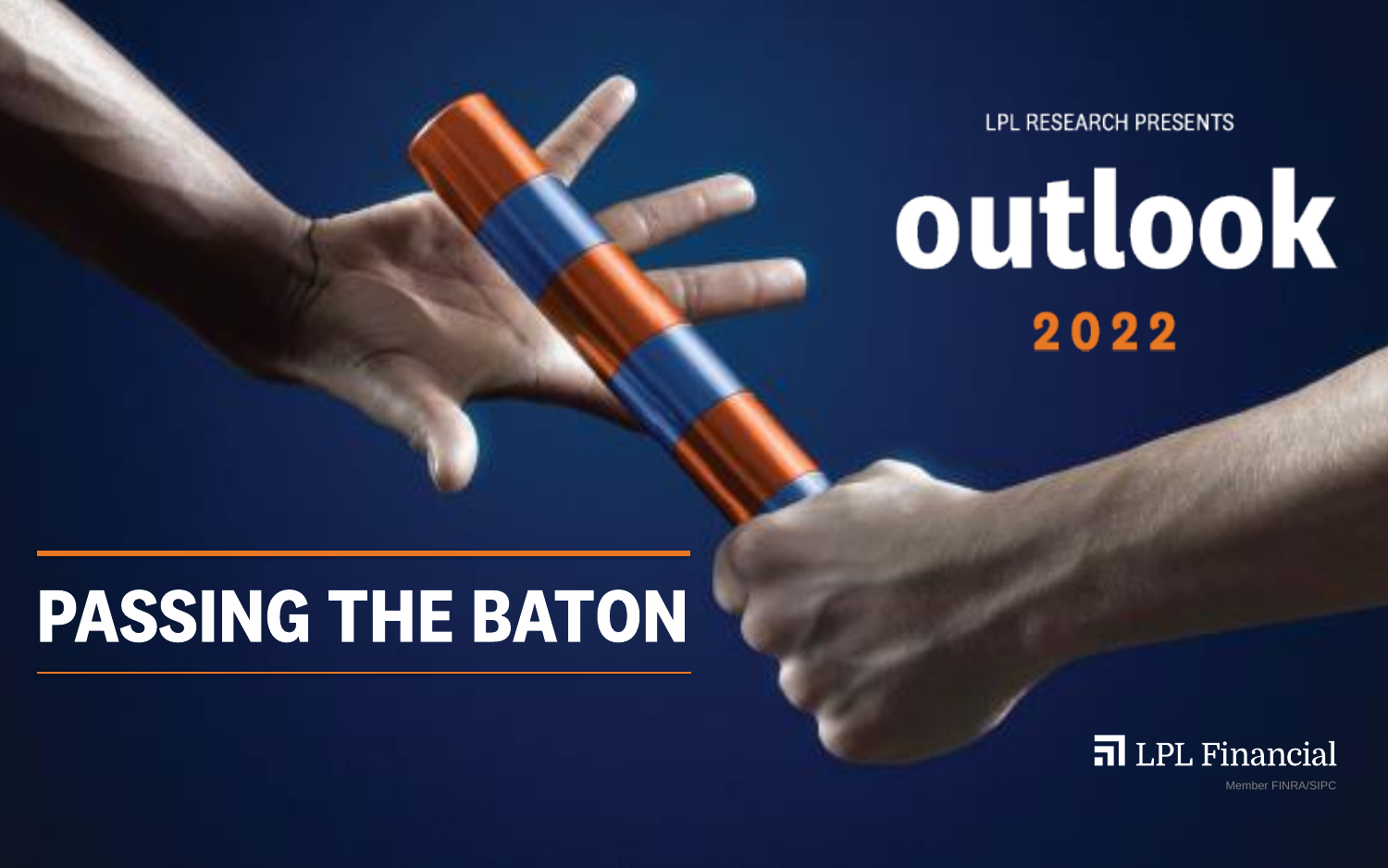

# **Economy**

FROM HAND UP TO HAND OFF

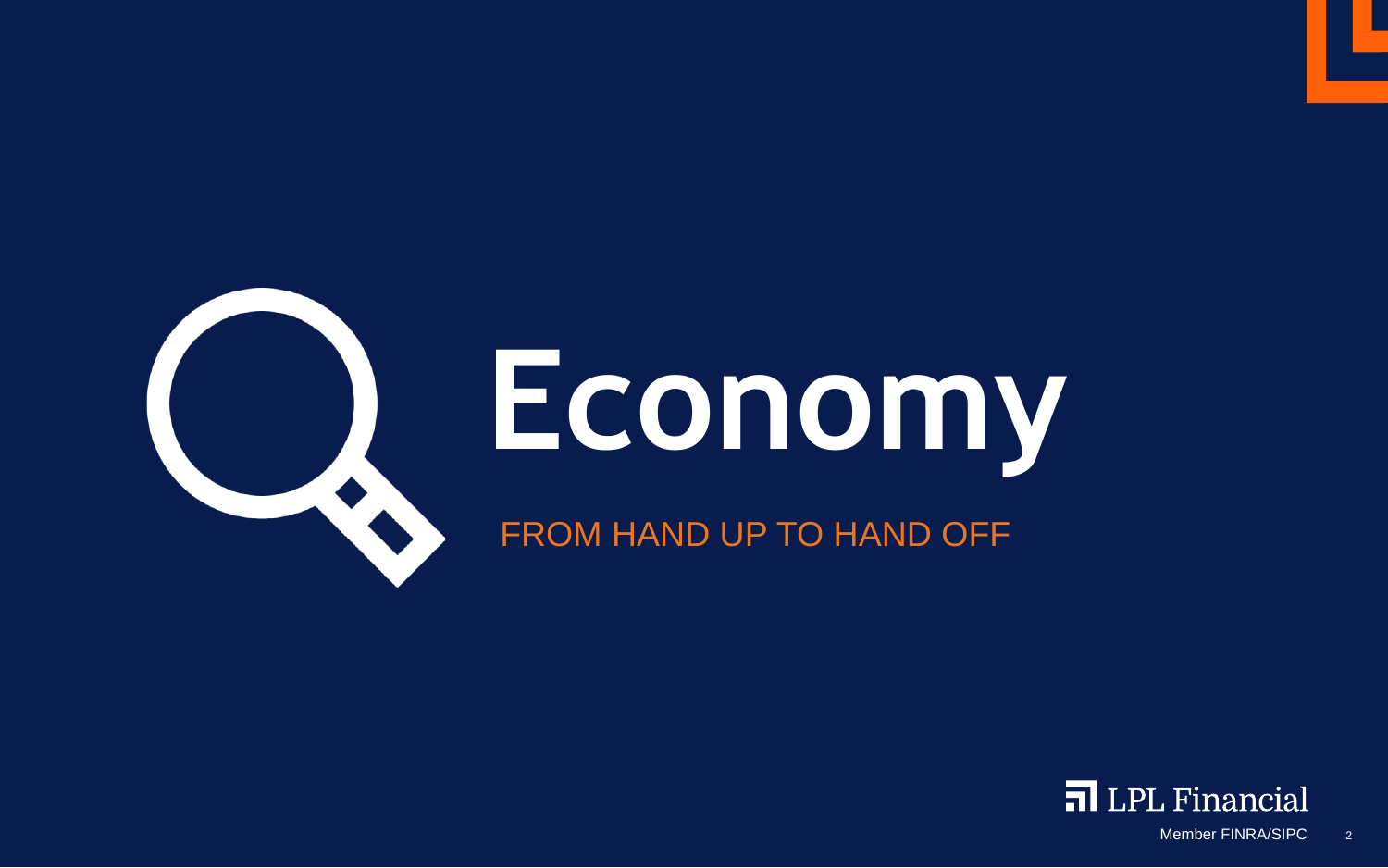# **2022 ECONOMIC FORECASTS**

### Continued Strong Growth Expected for U.S.

| 2022 Growth Forecasts   | 2021    | 2022            |
|-------------------------|---------|-----------------|
| <b>United States</b>    | 5.5%    | $4.0 - 4.5%$    |
| Developed ex-U.S.       | 4.6%    | $3.5 - 4.0\%$   |
| <b>Emerging Markets</b> | 6.4%    | $4.75 - 5.25%$  |
| Global                  | $5.9\%$ | $4.25 - 4.75\%$ |

### **INFLATION IS EXPECTED TO CALM DOWN**

| 2022 Economic Forecasts    | 2021         | 2022            |
|----------------------------|--------------|-----------------|
| Inflation (YoY%)           | 4.5%         | 3.7%            |
| Unemployment (end of year) | 5.4%         | $4.0\%$         |
| 10-Year Treasury Yield     | 1.50 - 1.75% | $1.75 - 2.00\%$ |

Source: LPL Research, Bloomberg 11/22/21. Economic forecasts may not develop as predicted and are subject to change. 2022 GDP forecasts for all regions and the 10-year Treasury yield forecasts provided by LPL Research. All other forecasts are the Bloomberg-surveyed economists' consensus as of 11/22/21. Inflation measured by the Consumer Price Index (CPI).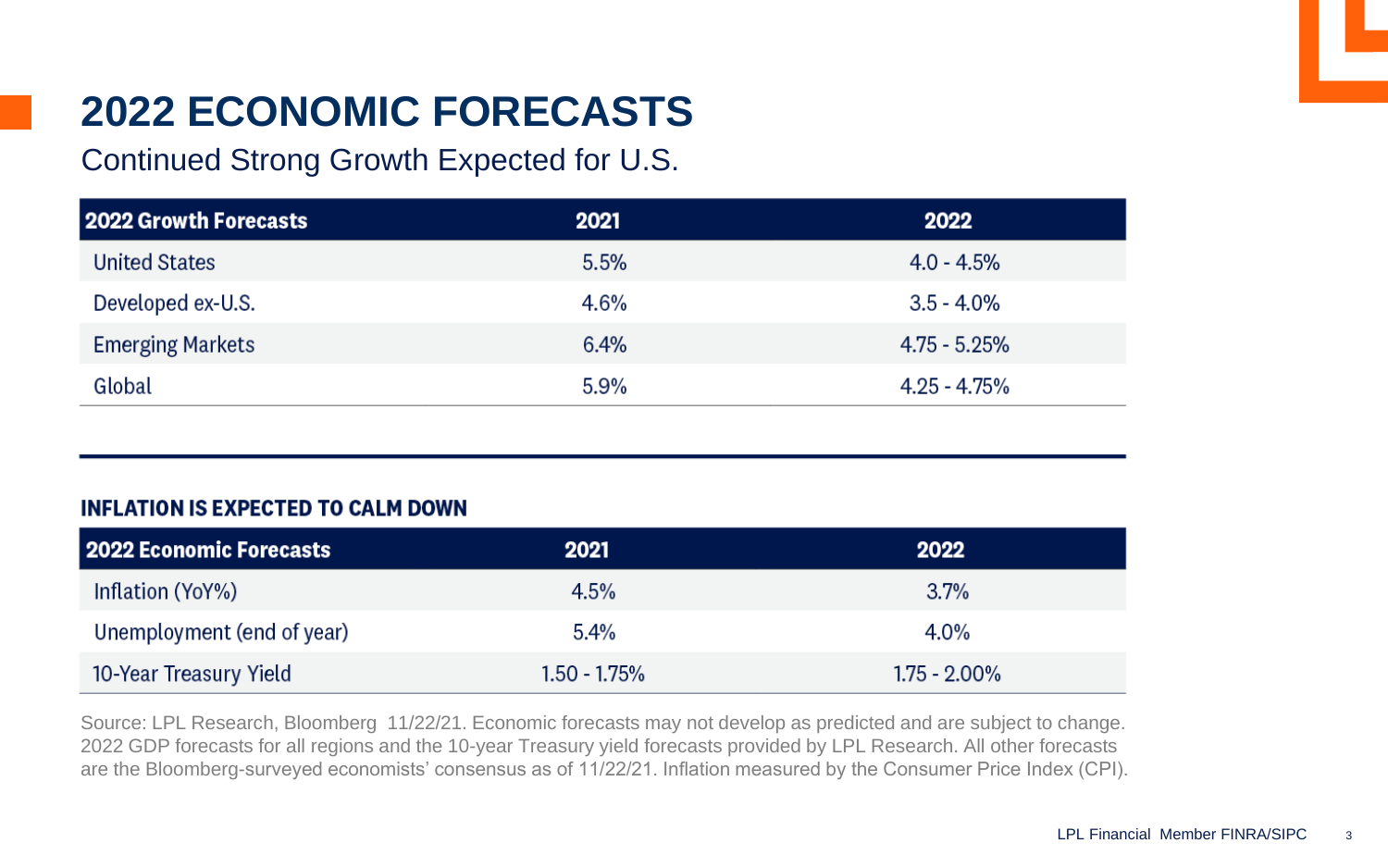### **2022 ECONOMIC FORECASTS**

### Inflation Tends to Align With More Stable Price Changes Over Time

Consumer Price Index (CPI) Inflation C Trimmed Mean Personal Consumption Expenditure (PCE) Inflation



LPL Research, U.S. Bureau of Labor Statistics, Federal Reserve Bank of Dallas 11/22/21. CPI and PCE inflation are both measures of consumer inflation. CPI is the more well-known measure while PCE is the Federal Reserve's preferred measure.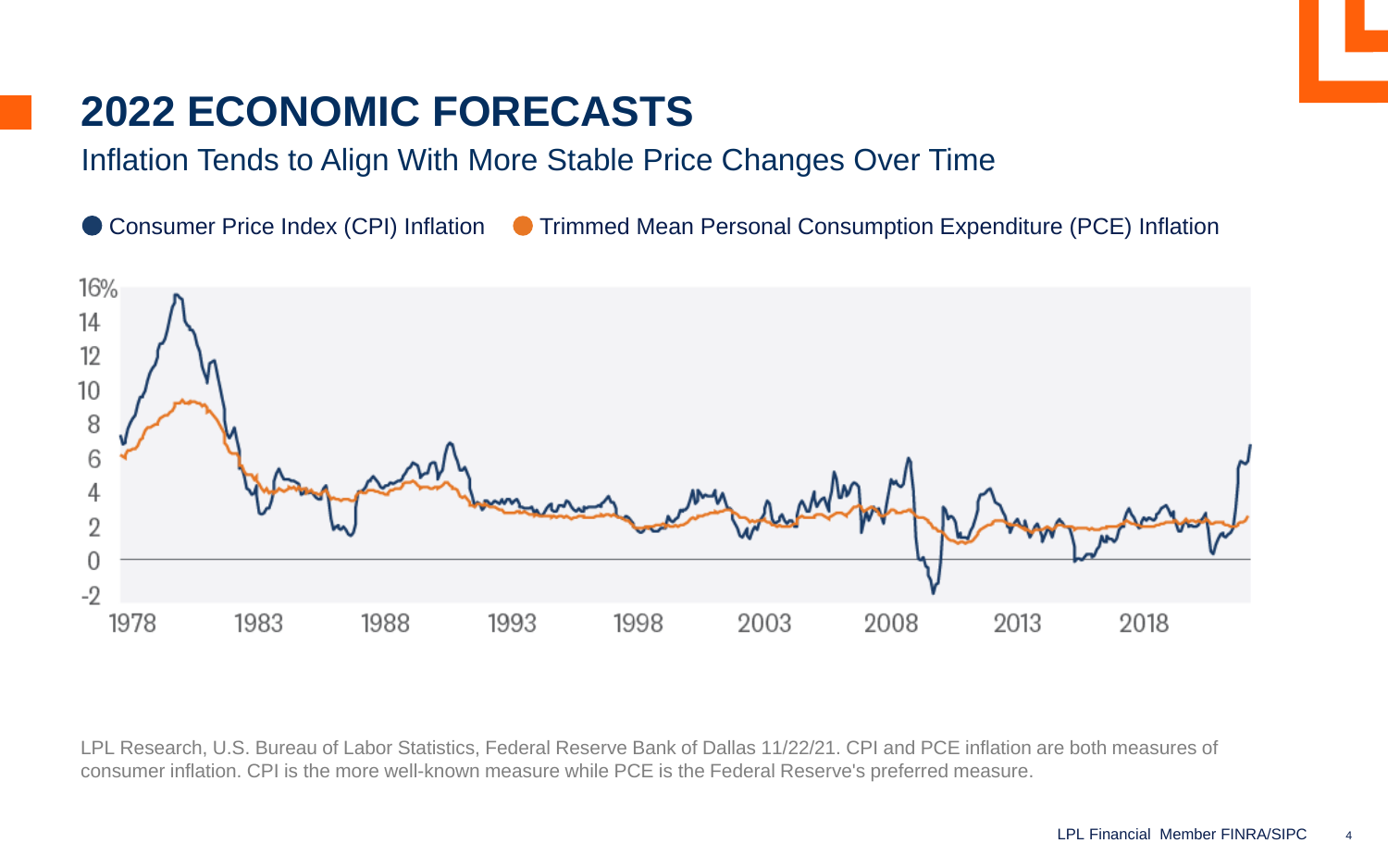

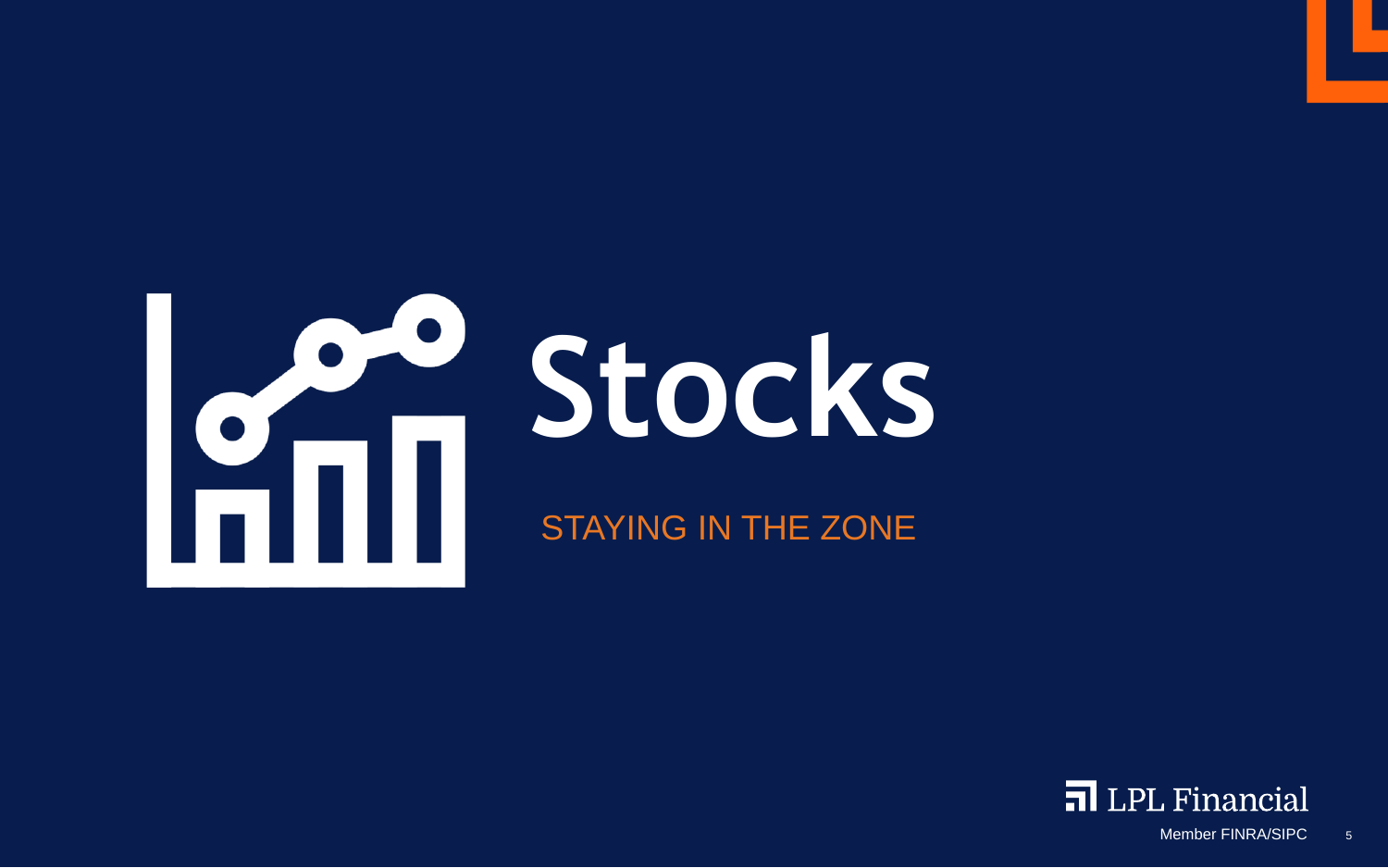Higher Earnings Support Further Gains for Stocks

| 2022 U.S. Market Forecasts      |                    |  |  |
|---------------------------------|--------------------|--|--|
| S&P 500 Fair Value              | 5,000 to 5,100 $*$ |  |  |
| 2022 S&P 500 Earnings per Share | \$220              |  |  |

Source: LPL Research 11/22/21 All indexes are unmanaged and cannot be invested into directly. Economic forecasts may not develop as predicted. \*Our year-end 2022 fair-value target range for the S&P 500 of 5,000-5,100 is based on a price-earnings (PE) ratio of 21 and 21.5 and our 2023 S&P 500 earnings per share (EPS) forecast of \$235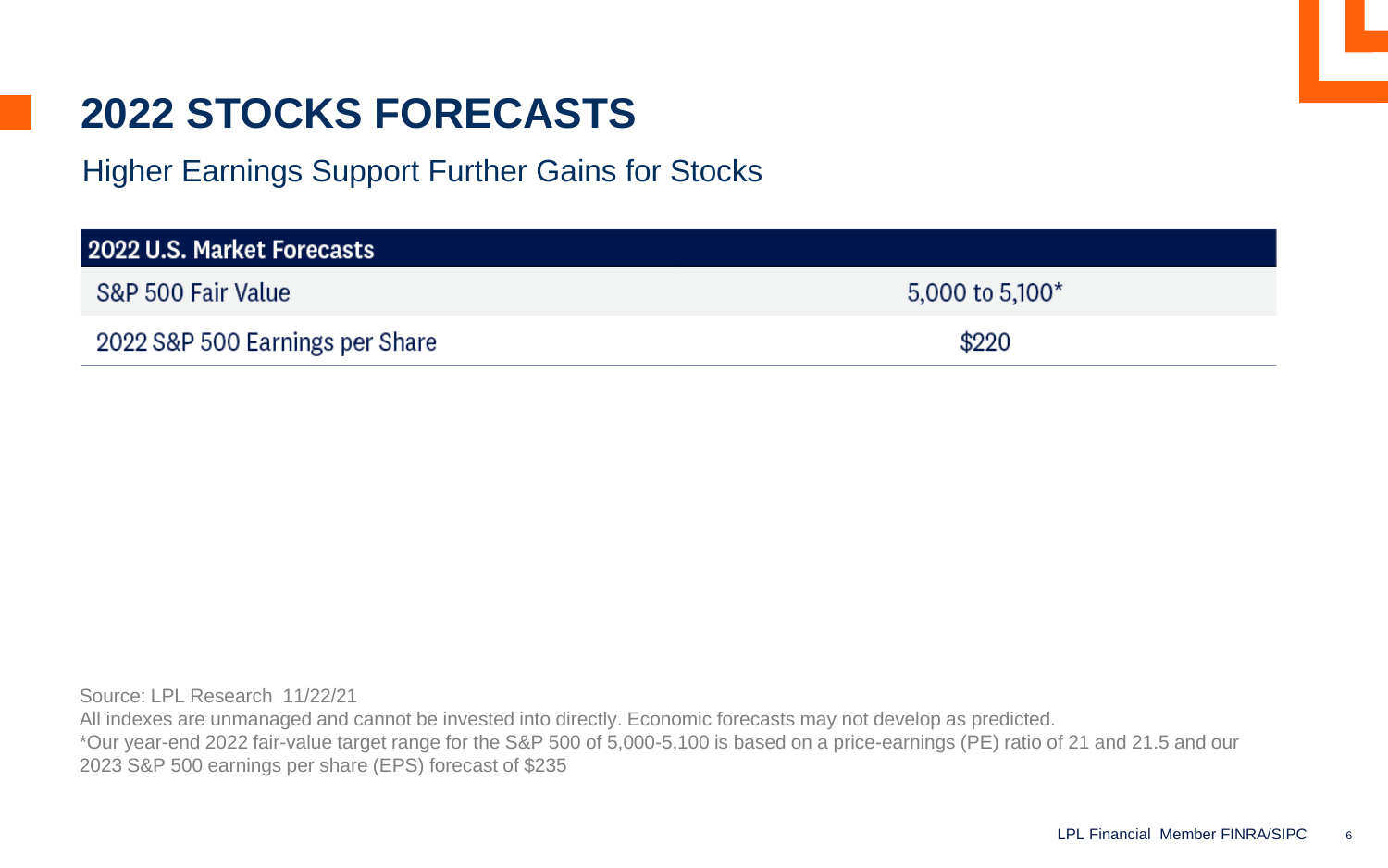

### **MID-CYCLE ECONOMIES TEND TO BE GOOD FOR STOCKS**

S&P 500 Index Rose 80% of Mid-Cycle Years With Average 11.5% Gain

| <b>Annual S&amp;P 500 Gains/Losses Excluding Dividends Since 1960</b>              |              |             |           |             |              |      |
|------------------------------------------------------------------------------------|--------------|-------------|-----------|-------------|--------------|------|
| Annual S&P 500 Gains/Losses excluding<br>dividends Mid-Cycle years are highlighted |              |             | 1993      |             |              |      |
|                                                                                    |              |             | 1968      |             |              |      |
|                                                                                    |              |             | 2004      |             |              |      |
|                                                                                    |              |             | 1965      |             |              |      |
| 1960                                                                               |              |             | 2016      | 1972        | 1980         |      |
|                                                                                    |              |             | 1994      | 1971        | 2020         | 1985 |
|                                                                                    |              | 2018        | 2011      | 2014        | 1983         | 1991 |
|                                                                                    |              | 1966        | 1970      | 1979        | 1963         | 2003 |
|                                                                                    |              | 2001        | 1978      | 1988        | 1976         | 1998 |
|                                                                                    |              | 1962        | 1984      | 2010        | 2017         | 1989 |
|                                                                                    |              | 1977        | 1987      | 1964        | 1999         | 2019 |
|                                                                                    |              | 1969        | 2005      | 2012        | 1967         | 2013 |
|                                                                                    |              | 2000        | 2007      | 2006        | 1996         | 1997 |
| 2008                                                                               | 2002         | 1981        | 2015      | 1986        | 1961         | 1975 |
| 1974                                                                               | 1973         | 1990        | 1992      | 1982        | 2009         | 1995 |
| < 25%                                                                              | -25% to -15% | -15% to -5% | -5% to 5% | +5% to +15% | +15% to +25% | >25% |

Source: LPL Research, FactSet 11/22/21

Economic forecasts set forth may not develop as predicted and are subject to change. All indexes are unmanaged and cannot be invested into directly. Past performance is no guarantee of future results.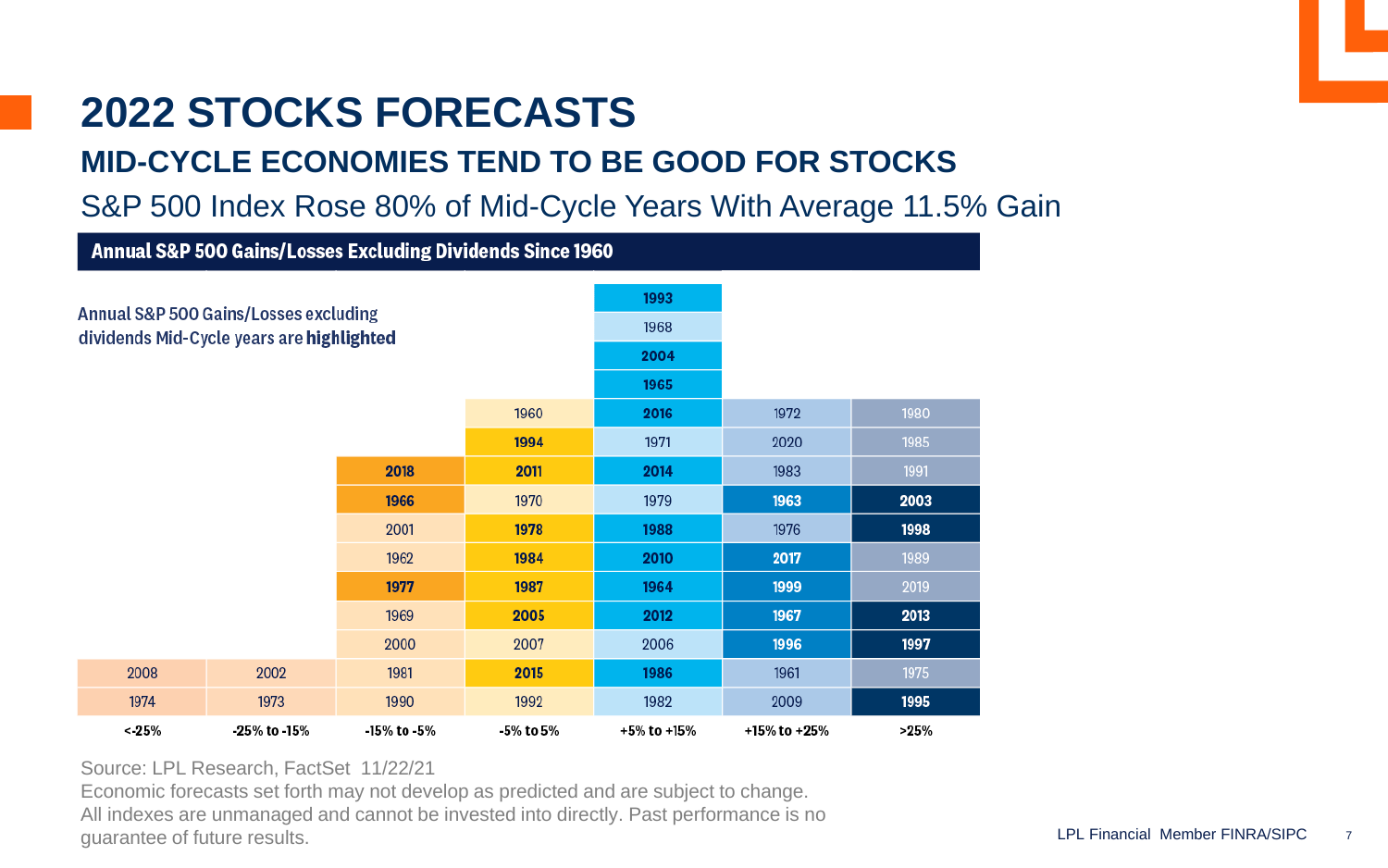

### **STOCKS TEND TO RISE THE YEAR BEFORE THE FIRST FED RATE HIKE**

S&P 500 Index Has Been Higher Nine Out of the Past Nine One-Year Periods Before Initial Rate Hikes



Source: LPL Research, FactSet 11/22/21 All indexes are unmanaged and cannot be invested into directly. Past performance is no guarantee of future results.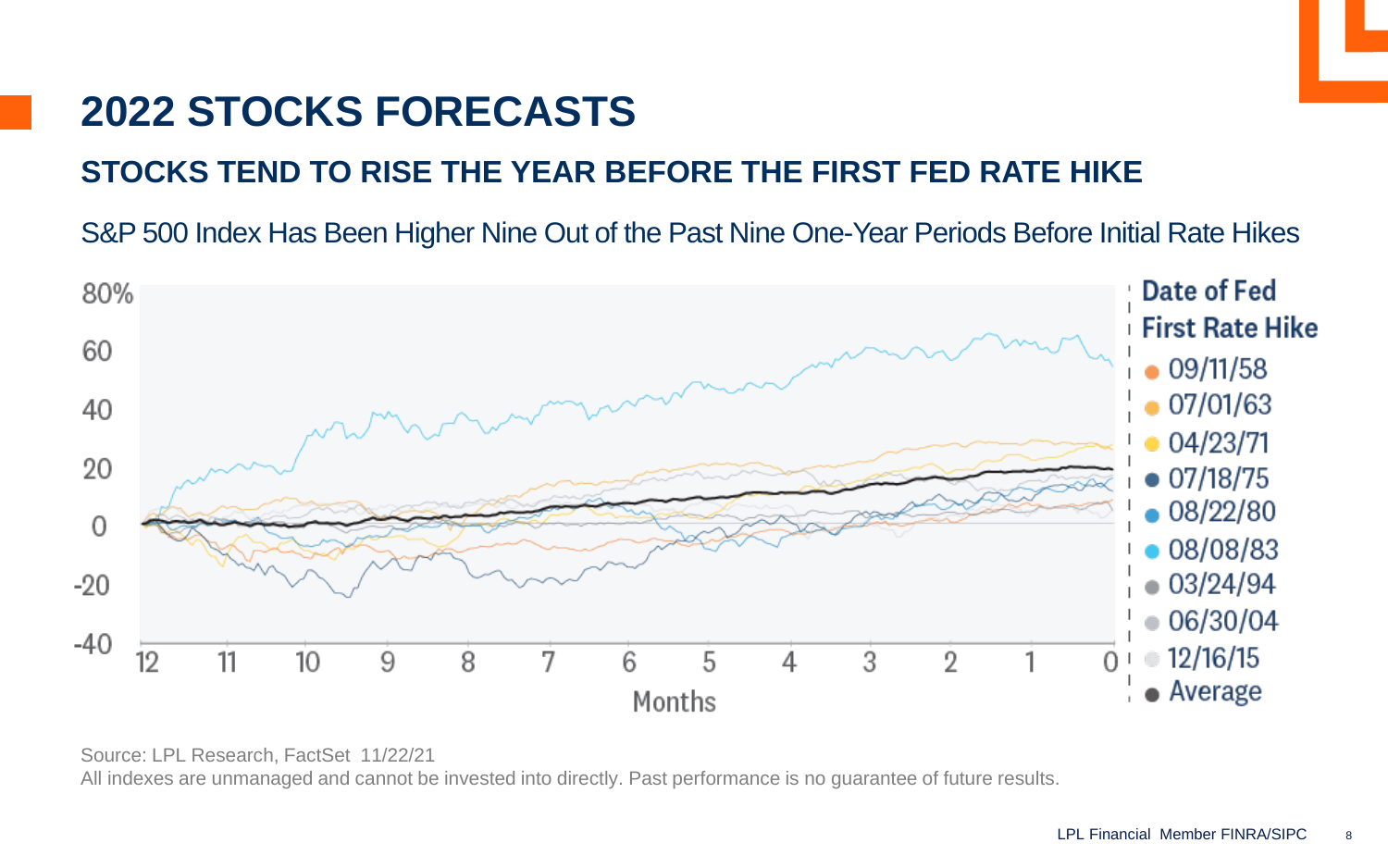Earnings Have Experienced a Post-Pandemic Surge

| <b>S&amp;P 500 INDEX EARNINGS PER SHARE:</b> |       |       |     |  |
|----------------------------------------------|-------|-------|-----|--|
| 2019                                         | 2020  | 2021  | פחנ |  |
| \$163                                        | \$140 | \$205 |     |  |

Source: LPL Research, FactSet 11/22/21

Economic forecasts set forth may not develop as predicted and are subject to change.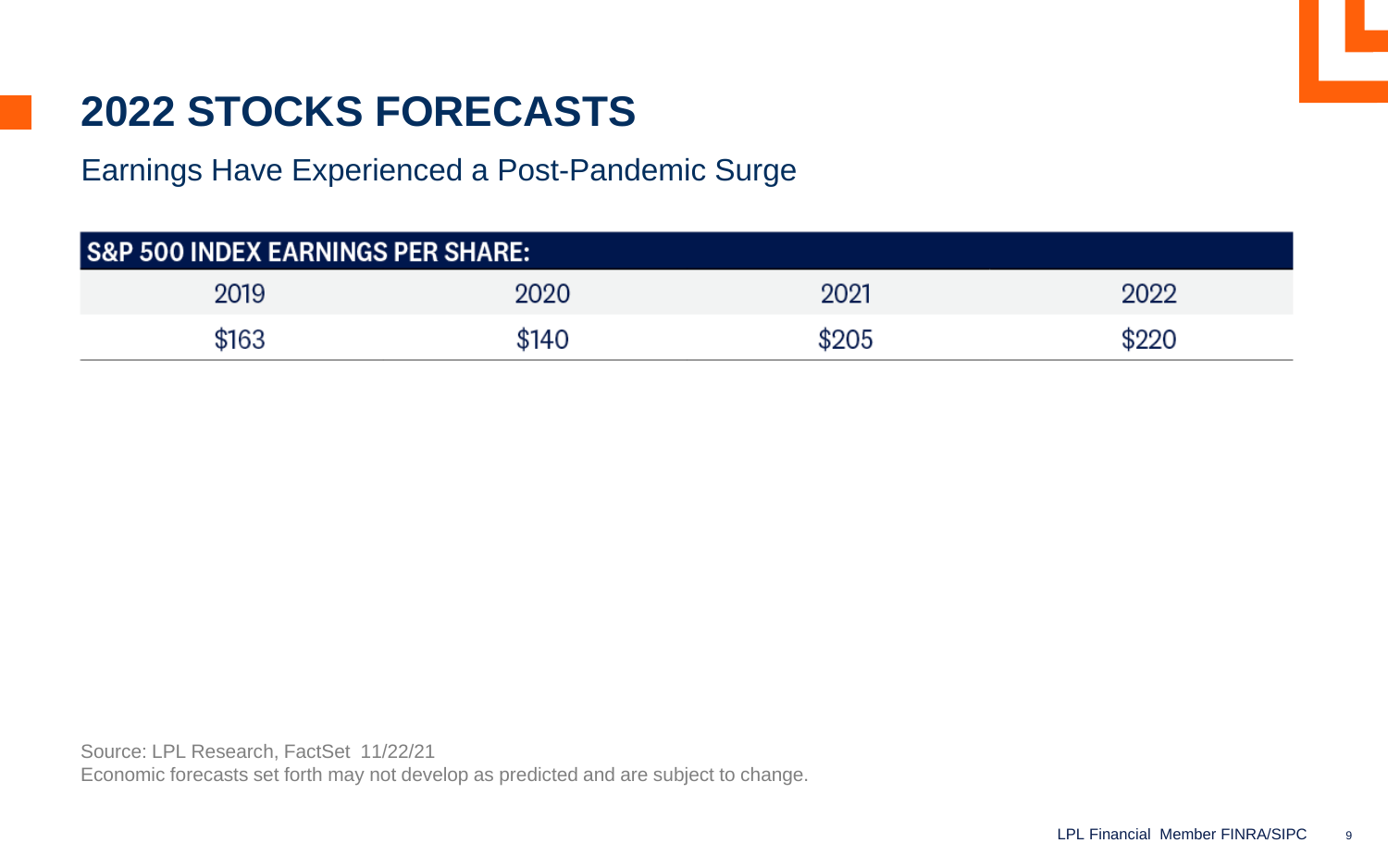

# **Bonds**

HOW MUCH HIGHER CAN TREASURY YIELDS GO?

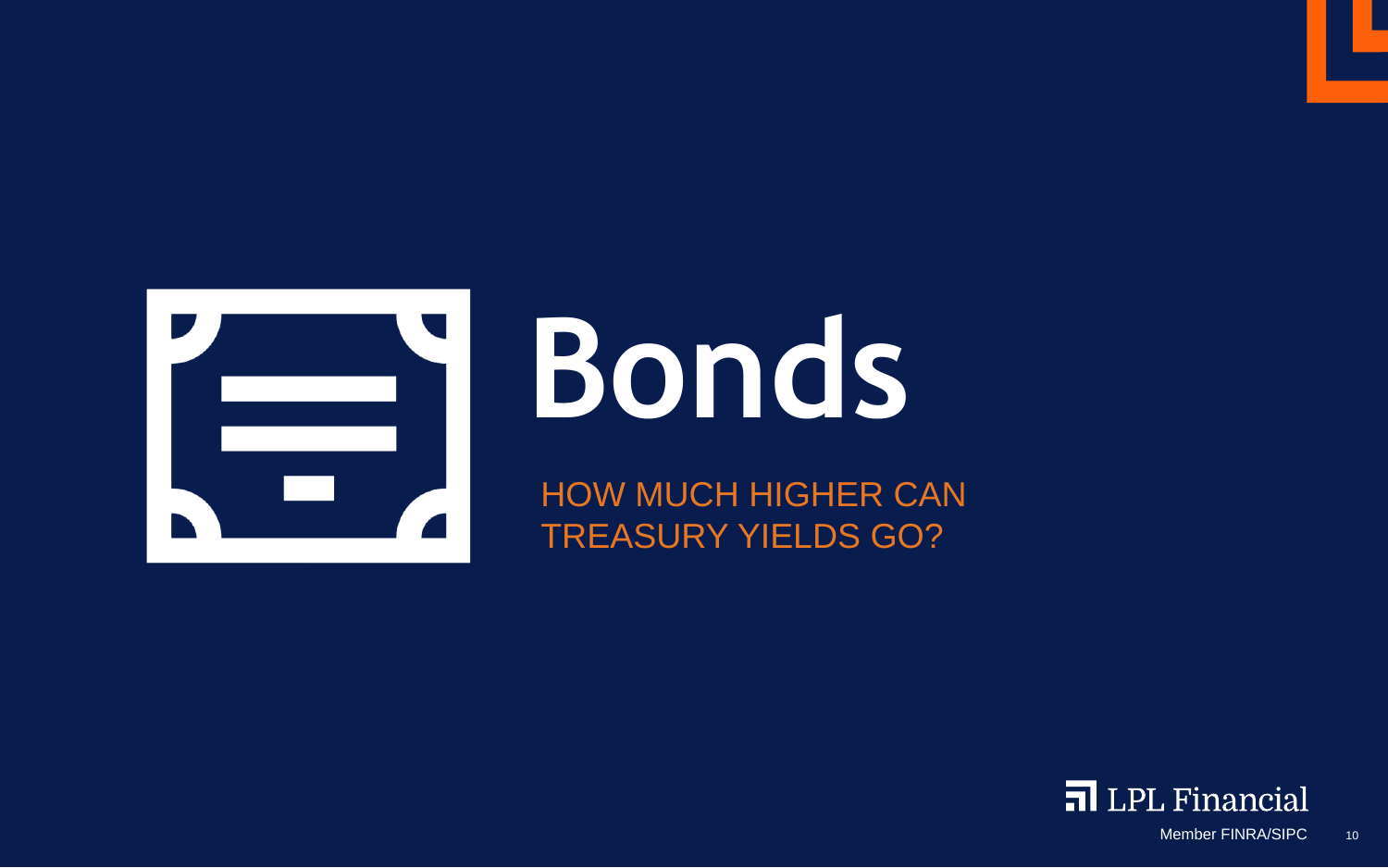### **2022 BONDS FORECASTS**

### **CORE FIXED INCOME PROVIDES STABILITY TO PORTFOLIOS**



Source: LPL Research, Bloomberg, 11/22/21 All indexes are unmanaged and cannot be invested into directly. Past performance is no guarantee of future results.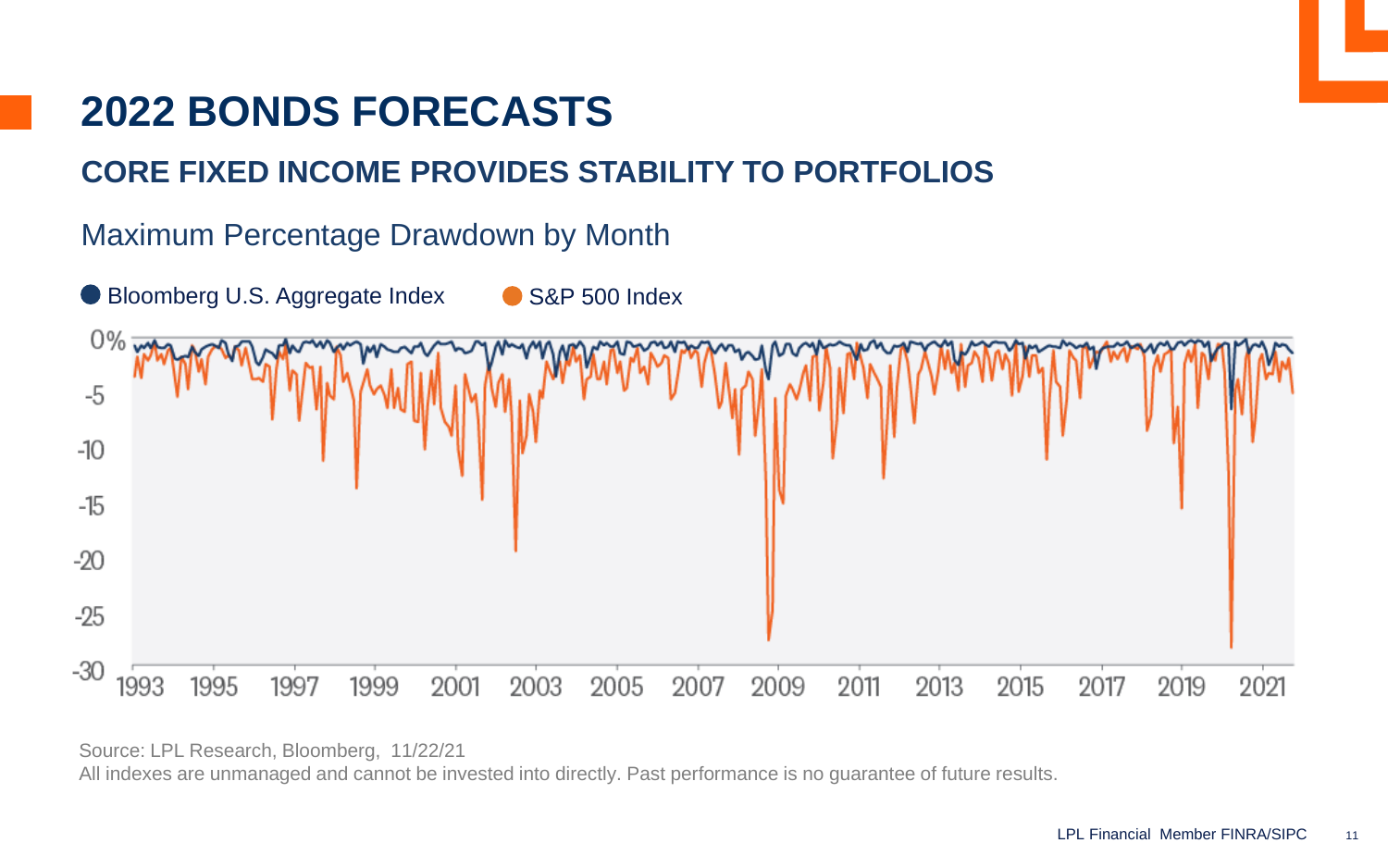# **2022 BONDS FORECASTS**

### **CORPORATE CREDIT MARKETS ARE EXPENSIVE RELATIVE TO HISTORY**

Additional Compensation for Owning Corporate Debt Ranks Amongst the Lowest Since 2007



Past performance is no guarantee of future results. The sample of the state of the contract of the results. Source: LPL Research, Bloomberg, 11/22/21 \*OAS= Option-adjusted spread All indexes are unmanaged and cannot be invested into directly.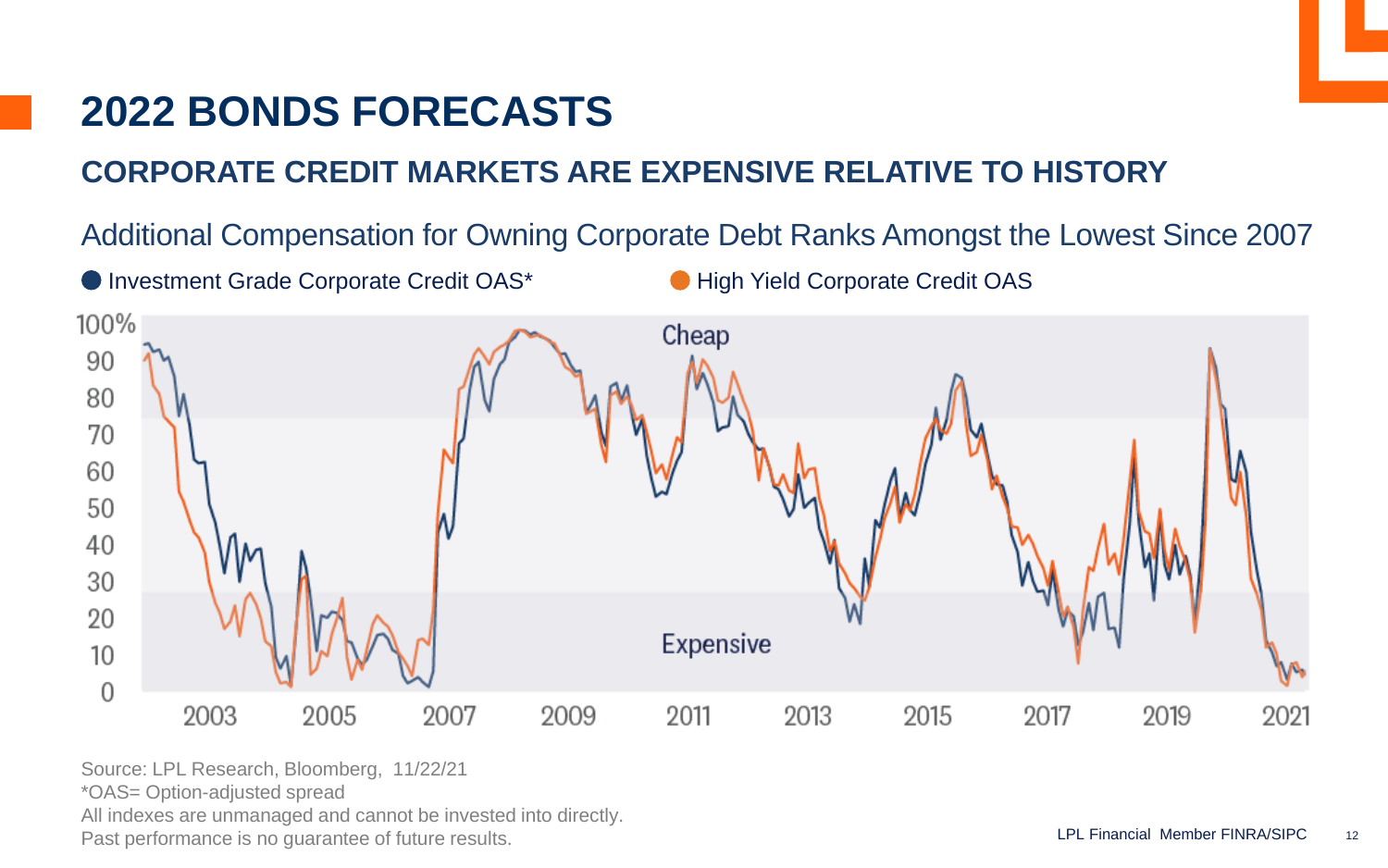# **Conclusion**



Member FINRA/SIPC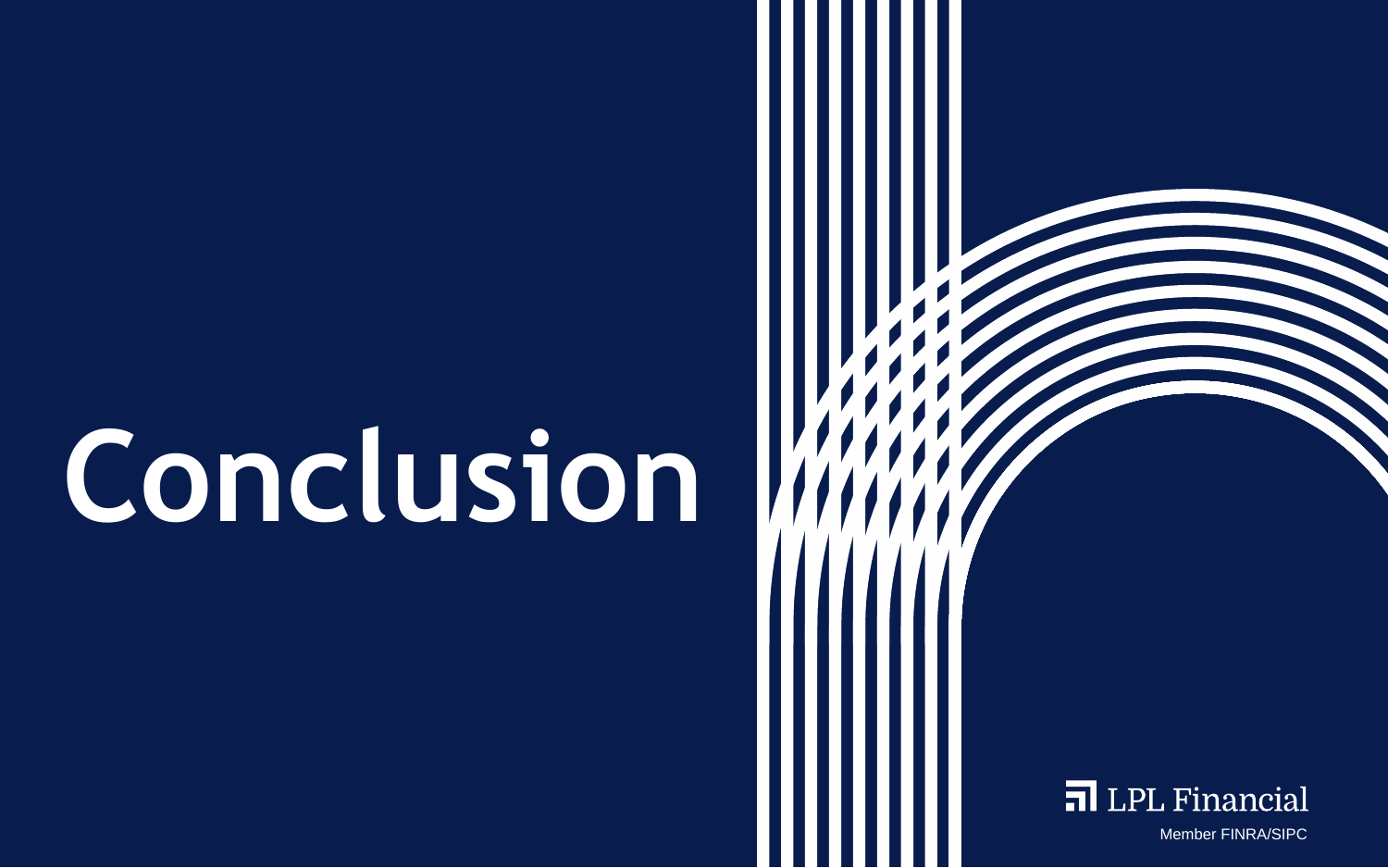# **IMPORTANT DISCLOSURES**

The PE ratio (price-to-earnings ratio) is a measure of the price paid for a share relative to the annual net income or profit earned by the firm per share. It is a financial ratio used for valuation: a higher PE ratio means that investors are paying more for each unit of net income, so the stock is more expensive compared to one with lower PE ratio.

**Earnings per share (EPS)** is the portion of a company's profit allocated to each outstanding share of common stock. EPS serves as an indicator of a company's profitability. Earnings per share is generally considered to be the single most important variable in determining a share's price. It is also a major component used to calculate the price-toearnings valuation ratio.

**The Standard & Poor's 500 Index** is a capitalization-weighted index of 500 stocks designed to measure performance of the broad domestic economy through changes in the aggregate market value of 500 stocks representing all major industries.

**The Bloomberg U.S. Aggregate Bond Index** is an index of the U.S. investment-grade fixed-rate bond market, including both government and corporate bonds.

### **Equity Risk:**

Subhead if necessary Investing in stock includes numerous specific risks including the fluctuation of dividend, loss of principal and potential illiquidity of the investment in a falling market. Because of their narrow focus, sector investing will be subject to greater volatility than investing more broadly across many sectors and companies. Value investments can perform differently from the market as a whole. They can remain undervalued by the market for long periods of time. The prices of small and mid-cap stocks are generally more volatile than large cap stocks.

### **Equity Definitions:**

**Cyclical stocks** typically relate to equity securities of companies whose price is affected by ups and downs in the overall economy and that sell discretionary items that consumers may buy more of during an economic expansion but cut back on during a recession. Counter-cyclical stocks tend to move in the opposite direction from the overall economy and with consumer staples which people continue to demand even during a downturn.

**A growth stock** is a share in a company that is anticipated to grow at a rate significantly above the average for the market due to capital appreciation.

**A Value stock** is anticipated to grow above the average for the market due to trading at a lower price relative to its fundamentals, such as dividends, earnings, or sales.

Large-cap stocks are issued by corporations with a market capitalization of \$10 billion or more, and small-cap stocks are issued by corporations with a market capitalization between \$250 million and \$2 billion.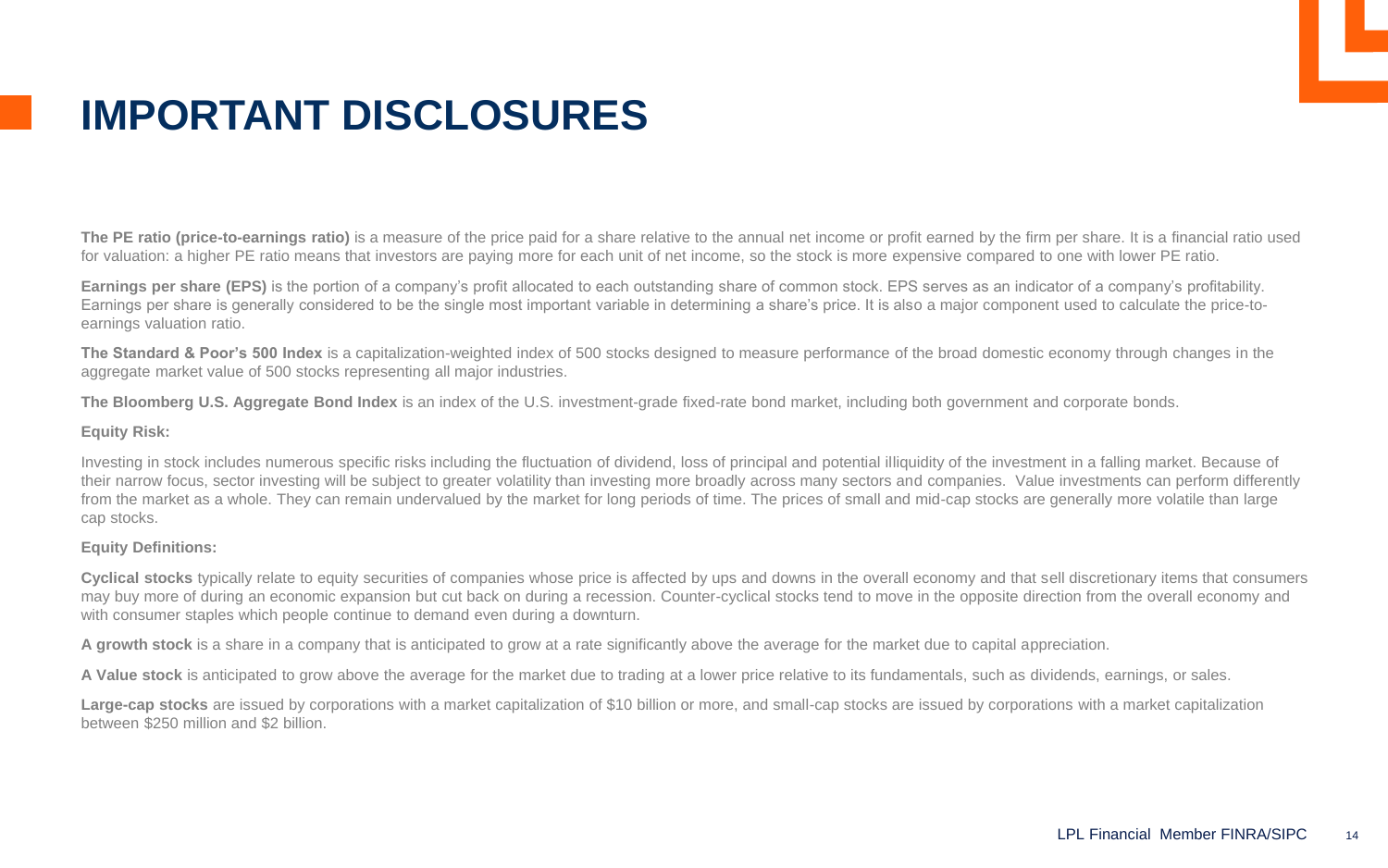# **IMPORTANT DISCLOSURES**

### **Fixed Income Risks:**

Bonds are subject to market and interest rate risk if sold prior to maturity. Bond values will decline as interest rates rise and bonds are subject to availability and change in price. Bond yields are subject to change. Certain call or special redemption features may exist which could impact yield. Government bonds and Treasury bills are guaranteed by the US government as to the timely payment of principal and interest and, if held to maturity, offer a fixed rate of return and fixed principal value. Corporate bonds are considered higher risk than government bonds but normally offer a higher yield and are subject to market, interest rate, and credit risk, as well as additional risks based on the quality of issuer coupon rate, price, yield, maturity, and redemption features. Mortgage-backed securities are subject to credit, default, prepayment, extension, market and interest rate risk.

### **Fixed Income definitions:**

**Credit Quality** is one of the principal criteria for judging the investment quality of a bond or bond mutual fund. As the term implies, credit quality informs investors of a bond or bond portfolio's credit worthiness, or risk of default. Credit ratings are published rankings based on detailed financial analyses by a credit bureau specifically as it relates to the bond issue's ability to meet debt obligations. The highest rating is AAA, and the lowest is D. Securities with credit ratings of BBB and above are considered investment grade. The credit spread is the yield the corporate bonds less the yield on comparable maturity Treasury debt. This is a market-based estimate of the amount of fear in the bond market. Baserated bonds are the lowest quality bonds that are considered investment-grade, rather than high-yield. They best reflect the stresses across the quality spectrum.

rate bond market, with index components for government and corporate securities, mortgage pass-through securities, and asset-backed securities. **The Bloomberg Aggregate U.S. Bond Index** represents securities that are SEC-registered, taxable, and dollar denominated. The index covers the U.S. investment-grade fixed

**International debt securities** involve special additional risks. These risks include, but are not limited to, currency risk, geopolitical and regulatory risk, and risk associated with varying settlement standards. These risks are often heightened for investments in emerging markets.

High yield/junk bonds (grade BB or below) are not investment grade securities, and are subject to higher interest rate, credit, and liquidity risks than those graded BBB and above. They generally should be part of a diversified portfolio for sophisticated investors.

Municipal bonds are subject to availability and change in price. They are subject to market and interest rate risk if sold prior to maturity. Bond values will decline as interest rates rise. Interest income may be subject to the alternative minimum tax. Municipal bonds are federally tax-free but other state and local taxes may apply. If sold prior to maturity, capital gains tax could apply.